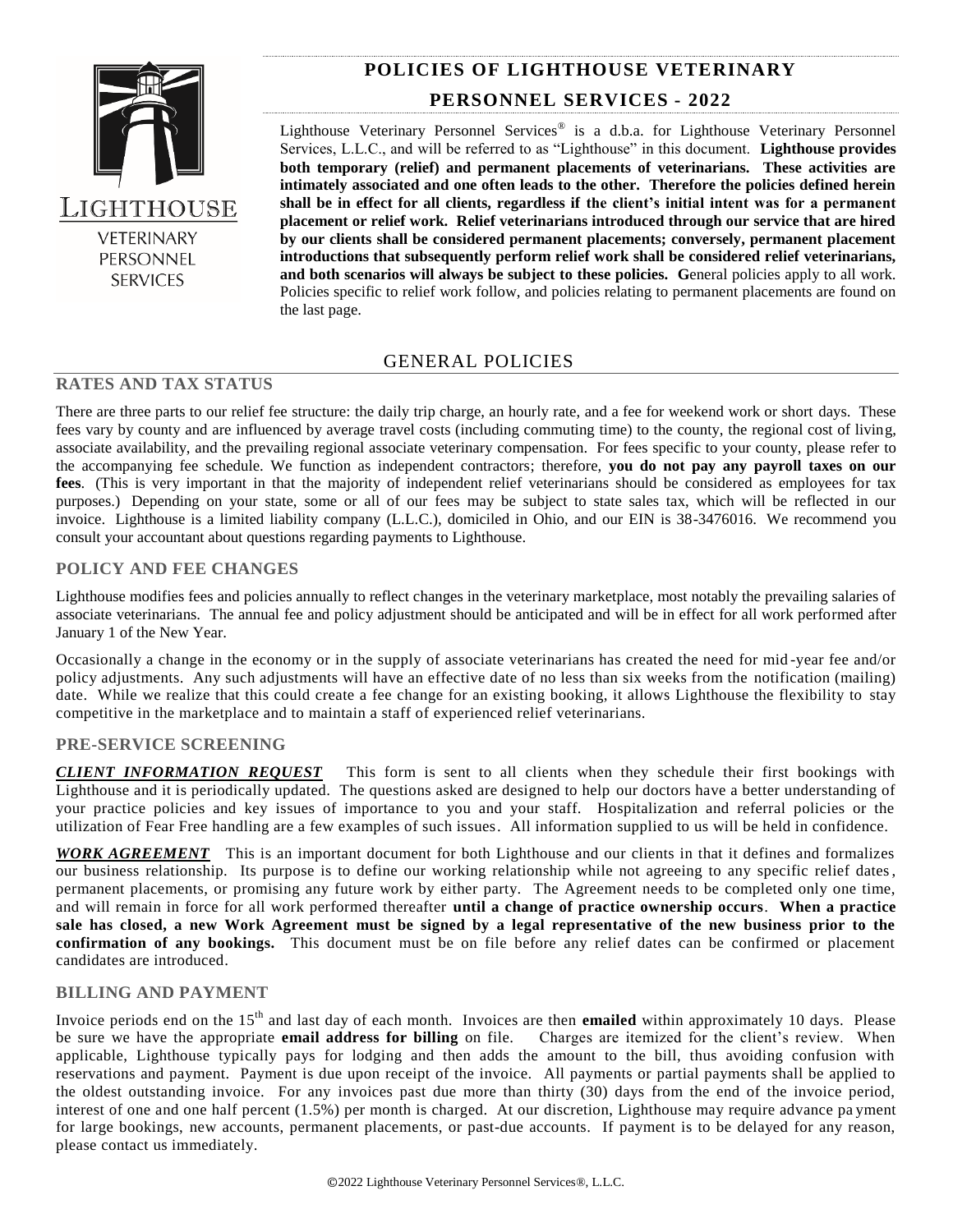## **BASIC BILLING POLICIES**

- 1. Minimum billing policies are as follows:
	- 7 hour minimum billing Monday through Friday\*
	- 4 hour minimum billing on Saturdays
	- 8 hour minimum billing on Sundays and holidays

\*We may be able to accommodate requests for shorter weekdays. A surcharge equivalent to 1 hour of relief work would apply.

- 2. Trip Fees: In addition to the hourly rate there is a daily trip fee specific to the county in which the veterinary facility is located. **It is important to note that the trip fee relates only to the location of the facility. Even when it is necessary to bring an associate from a distant area, the trip fee does not increase.**
- 3. Weekend Surcharge: A daily fee will be added to any work done on Saturday or Sunday. This charge is the equivalent of 1 hour of relief work.
- 4. Lunch Breaks: Lighthouse recommends an unpaid break for lunch on any relief shift that is longer than 5 continuous hours. The **maximum** length for an unpaid lunch is 1 hour. Whenever a lunch break is given, whether 15 minutes or a full hour and regardless of the day of the week, there is a 7 hour minimum billing.
- 5. Holidays: Lighthouse veterinarians are usually available for holiday work. Holidays include Christmas, New Year's Day, and Thanksgiving, which are charged double time, and Memorial Day, Easter Sunday, Labor Day, and the Fourth of July which are charged time and one-half. The holiday multiple applies to the hourly rate, Trip Fee, and Weekend Surcharge when applicable. Please call the Lighthouse office for further information.
- 6. Emergency Clinics: A separate fee structure applies to emergency clinics. Please call the office for further information.

See the following sections for billing policies applicable to special situations.

#### **SCHEDULING**

Bookings are accepted on a first-come, first-served basis. Once Lighthouse has committed a doctor to your practice, no further confirmation is required. Lighthouse may require accounts to be current before accepting additional bookings.

Availability for a given period may be discussed upon request. This information will change (sometimes rapidly) as additiona l bookings occur. To minimize the inconvenience that can arise from changes in our availability, prompt booking is recommended once your relief requirements have been established. In the event that your relief needs are flexible, we suggest that you contact Lighthouse before finalizing your other commitments. We work with a large number of clients in this way, particularly concerning vacation timing.

Schedules are emailed at the beginning of the month for the following month's bookings. In addition, schedules are emailed each Friday. Please provide **two separate email addresses** to which you would like your schedules sent. It is the responsibility of the client to check your inbox for your schedule and notify Lighthouse promptly if you did not receive your schedule, if you need to make an adjustment to your schedule, or if you discover an inaccuracy in your schedule. Please feel free to call and confirm assignments inside of two weeks.

Two or more veterinarians are often used to accommodate multiple day requests due to part-time availability and logistical constraints. If having a specific veterinarian is an important issue, please inform us when scheduling. In the instance of specific doctor requests, an adjustment in the daily trip fee *may* be necessary to offset an increase in overall expenses.

### **CLINICAL POLICIES**

Lighthouse prides itself on flexibility to work within a client's existing system. We have a set of recommendations regardin g outpatient scheduling, lunch breaks, minimum surgical requirements, etc., that are contained in *Maximizing Your Relief Experience with Lighthouse.* Experience has shown that embracing these recommendations will enhance the overall relief experience even when doing so necessitates minor changes to a clinic's normal operating pattern.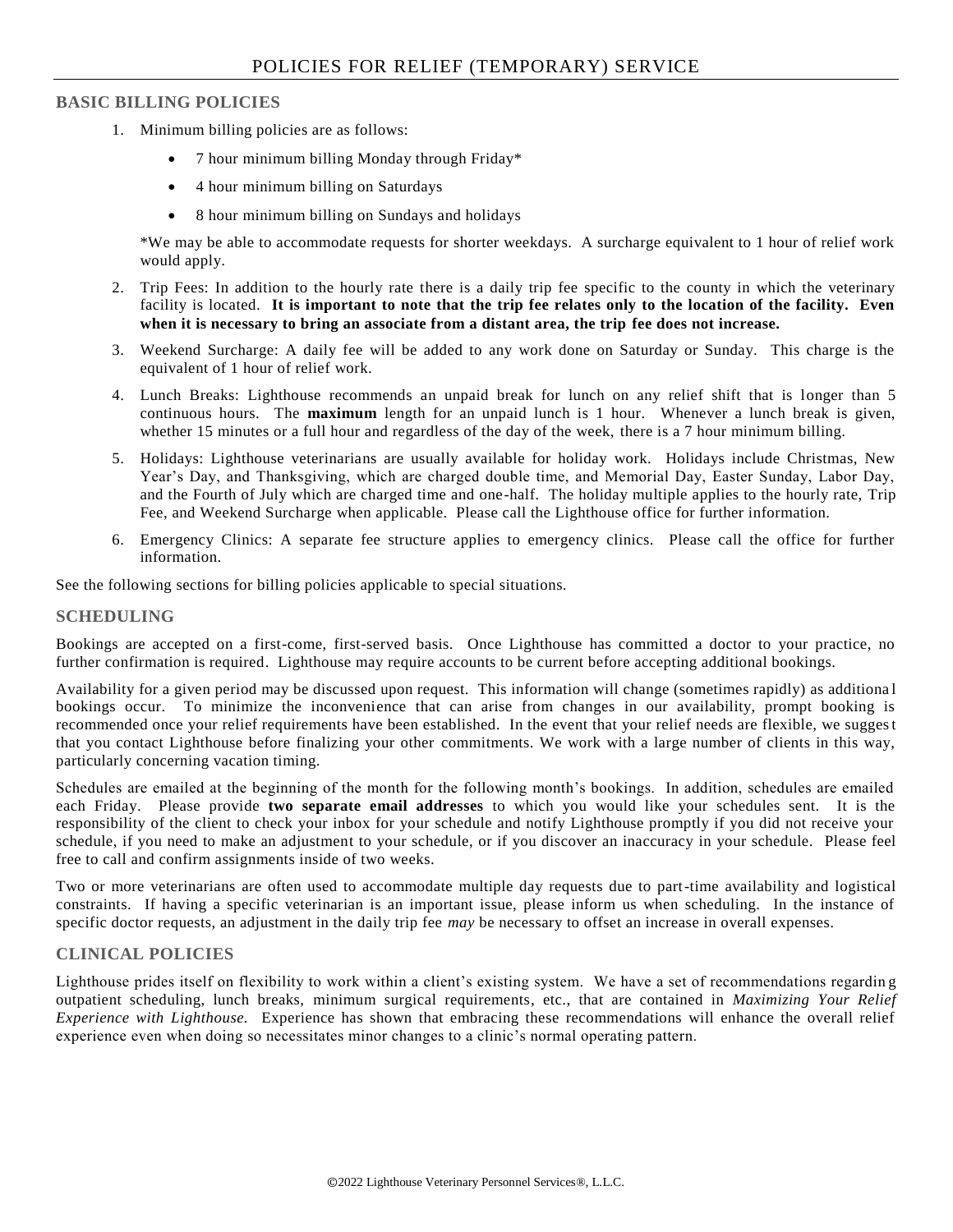### **OVERNIGHT STAYS**

Occasionally the need arises for overnight stays at a practice location, usually due to a remote location. In these instance s, the associate will stay at a hotel of reasonable quality.

Assuming a remote location is the reason for the stay, the trip charge listed is applicable to the first day in a series of consecutively booked days. The counties where this policy applies are marked by an asterisk on the fee schedule. (Occasionally, other unmarked counties may qualify depending on the season and work hours requested.) After the initial day, the trip charge will be \$40.00 per day plus the cost of the local accommodations along with the cost of the local commute as determined by the I.R.S. reimbursement rate.

Lighthouse does not book its associates for consecutive overnight stays that exceed a week (six nights) away from their homes. Coverage that exceeds one week will entail a rotation of our veterinarians and another first day trip charge. Please request an estimate at the time of scheduling if this situation applies to your relief needs.

#### **CANCELLATION**

Should a relief day be cancelled by either the relief client or Lighthouse, there is no truly adequate way to replace revenue s lost for the day. It is difficult to assess the damages caused by cancellations as both parties have ways to mitigate costs. Any attempt to calculate actual damages would be time consuming, adversarial, and frequently inaccurate. As such, both parties agree that while a cancellation fee is not a perfect solution, it is a practical and mutually acceptable remedy for loss due to cancellation.

**Client Cancellations**: A cancellation fee of \$200.00 per day has been adopted for any cancellation received after 5:00 p.m. of the regular business day that is 2 weeks before the booking. Example: A booking on January  $30<sup>th</sup>$  needs to be cancelled before 5:00 p.m. on January 16th to avoid the cancellation fee. **Client cancellations are not accepted after 5:00 p.m. on the regular business day immediately preceding a booking.** Note: Some days are rescheduled; this helps us keep the cancellation fee at a reasonable level, so if the need arises to cancel a relief booking, please call immediately. *(Emergency practices have a separate cancellation policy. Refer to Emergency Practice Relief Policies.)*

**Lighthouse Cancellations**: Lighthouse does not overbook, and our relief associates are selected with dependability in mind. Unfortunately, personal emergencies, sickness, transportation, and weather problems, as well as the rare communication or system breakdown, do occur and may require cancellation of relief coverage on short notice. In the unlikely event that any of the aforementioned scheduling problems occur with less than two weeks' notice, Lighthouse will credit the client's account with the same \$200.00 per day fee.

#### **PROMPTNESS**

Punctuality and responsibility are among the most important criteria used when selecting Lighthouse veterinarians. Because of this, there are few problems with late arrival times. Unfortunately, weather conditions and traffic congestion can cause delays. It is suggested **that at least 15 minutes be allowed before calling our office if a Lighthouse doctor is late** . **Every**  attempt will be made to contact you should it appear that the Lighthouse veterinarian is going to be more than 15 **minutes late.**